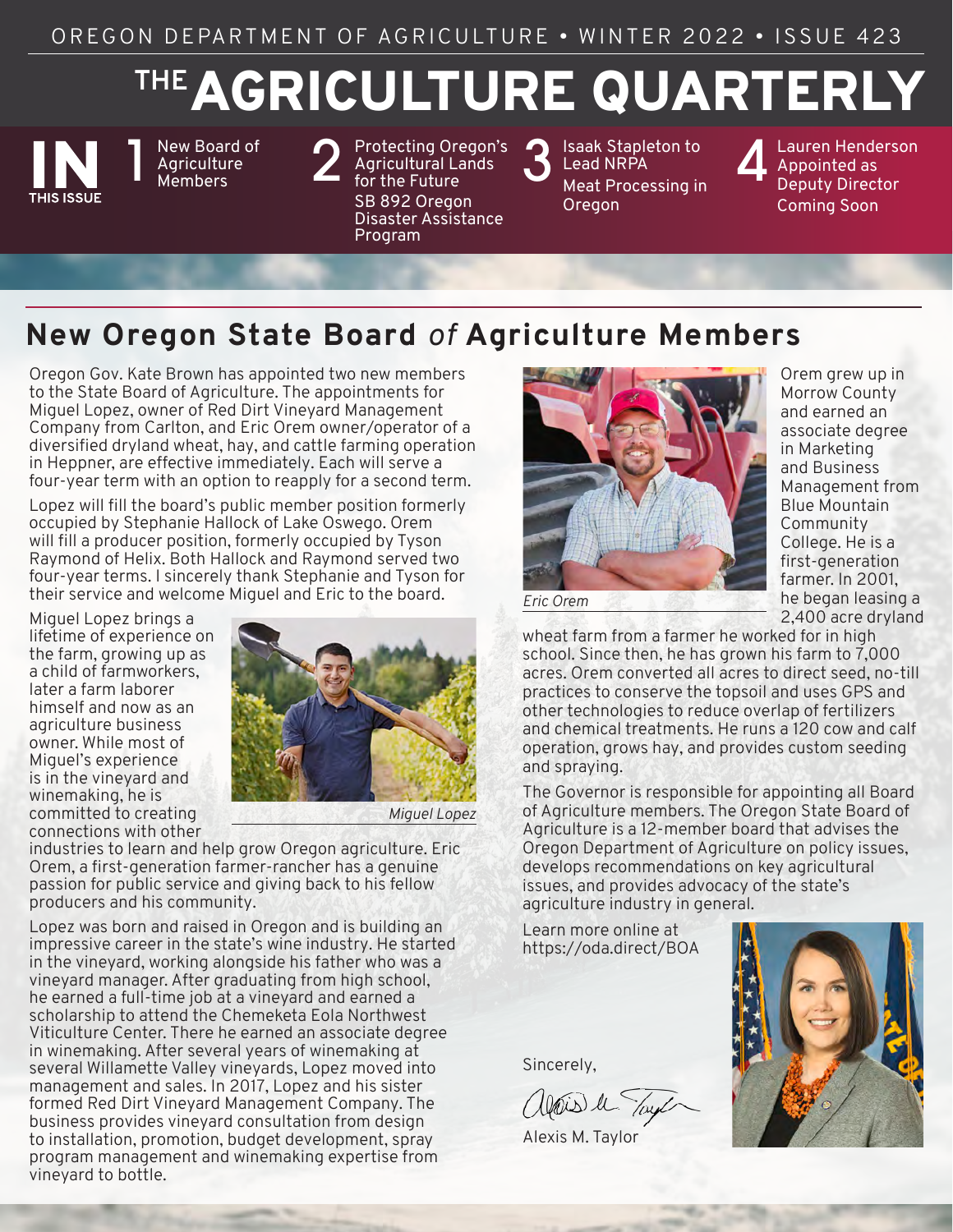# <span id="page-1-0"></span>PROTECTING OREGON'S AGRICULTURAL LANDS *for the* FUTURE

The Oregon State Board of Agriculture recently expressed an interest in learning more about work to protect Oregon's farms and ranches. While the states iconic land use planning program has arguably been very successful in constraining urban growth and conserving our state's farm and forest land, challenges still exist. According to the USDA 2017 Census of Agriculture, 340,000 acres fell out of agricultural production in Oregon from 2012 to 2017. Since 1997 the state has lost nearly 10 percent of its farmland.

Chad Allen, a board member, Tillamook County dairy farmer and member of the Oregon Agricultural Heritage Program (OAHP) helped lead the conversation and introduce members of the Oregon Agricultural Trust (OAT) and the Black Oregon Land Trust (BOLT), two of many organizations working to protect Oregon's agricultural lands.



The State Legislature established the Oregon Agricultural Heritage Program (OAHP) in 2017 to help address the challenges of fragmented farmland,

conversion of farmland to non-farm uses, complex regulations, and planning for generational transfers. The program provides voluntary incentives to farmers and ranchers to support practices that maintain or enhance both agricultural and natural resources such as fish and wildlife on agricultural lands. OAHP was developed by a collaborative of organizations representing natural resource conservations and agriculture, including farmer and rancher representatives.

OAT, a nonprofit land trust also partners with farmers and ranchers to protect agricultural land, detailed the difficulty of passing ag land to the next generation during the December State Board of Agriculture meeting. Nellie McAdams, of OAT says, agriculture land loss may accelerate during a wave of intergenerational transfers; the average age of Oregon farmers and ranchers is 60, yet 81% lack a succession plan, and many do not have successors (The Future of Oregon's Agricultural Land). McAdams added, that when a farmer doesn't have an estate plan, their land is much more likely to be sold, fragmented, and developed destabilizing the very foundation of agriculture. OAT will begin implementing its strategic conservation plan in 2022 and launch an education program. For more information about OAT please call 541-213-4749 or email Marc Hudson at marc@oregonagtrust.org.

Shantae Johnson, president of BOLT and a member of the Board provided an update on BOLTs capital campaign to raise \$1 million to acquire land within the trust. The land will support the nonprofit's mission of securing land stewardship opportunities for Black famers and communities. A fundraising dinner is scheduled for February and research is ongoing to determine the property or properties that best fit BOLT's needs. Johnson says the group is also working with OR Black Pioneers, Oregon State University and NAACP to create a strategic plan. To connect with BOLT please email at blackoregonland@gmail.com.

Agricultural lands in Oregon face diverse threats and protecting farm and ranch land is critical to a host of economic, environmental, and socio-cultural benefits. If farmers and ranchers are thinking of protecting land are interested in getting involved, donating time or resources or volunteering there are several organizations in addition to OAT and BOLT doing this work. Some organizations include:

- American Farmland Trust https://farmland.org
- Black Oregon Land Trust (BOLT) https://www.facebook.com/blackoregonlandtrust/
- Oregon Agricultural Heritage Program (OAHP) https://oregonlandtrusts.org/oahp/
- Oregon Agricultural Trust (OAT) www.oregonagtrust.org
- Oregon Sustainable Agricultural Land Trust (OSALT) http://www.osalt.org
- USDA NRCS Agricultural Conservation Easement Program (ACEP) — https://oda.fyi/ACEP

## *SB 892 Oregon Disaster Assistance Program*

The Oregon Department of Agriculture (ODA) is receiving many emails and phone calls about Senate Bill 892, the new disaster assistance program passed by Oregon Legislators during the second special session on Dec. 14. For updates and news about the new program, ODA is asking the public to please subscribe to the disaster assistance program listserv at https://oda.fyi/DAP. ODA is working as quickly as possible to develop and implement the program by early 2022.



Senate Bill 892 directs ODA to establish a \$40 million assistance program to help mitigate economic losses farmers and ranchers sustained because of the natural disasters in 2021, including the ice storm in February, the heat dome event in July and the ongoing drought statewide. The disaster assistance program was one element of the nearly \$100 million drought package that was funded during the one-day special session.

The Legislature designed the loan program to act as a bridge loan or direct assistance while a federal program is developed and announced by the USDA. The \$40 million package includes nearly \$4 million in administration costs and nearly \$36 million in forgivable loans to Oregon farmers and ranchers who qualify. Details including eligibility criteria, the application process, and implementation of this program have yet to be determined. The legislature also provided four new positions to implement the program and provide relief to producers in timely manner.

Find a fact sheet online with more information at https://oda.direct/ODAPFactSheet. Again, to receive email updates on the progress of the disaster assistance program please subscribe to the disaster assistance program listserv at https://oda.fyi/DAP. ODA thanks you for your patience.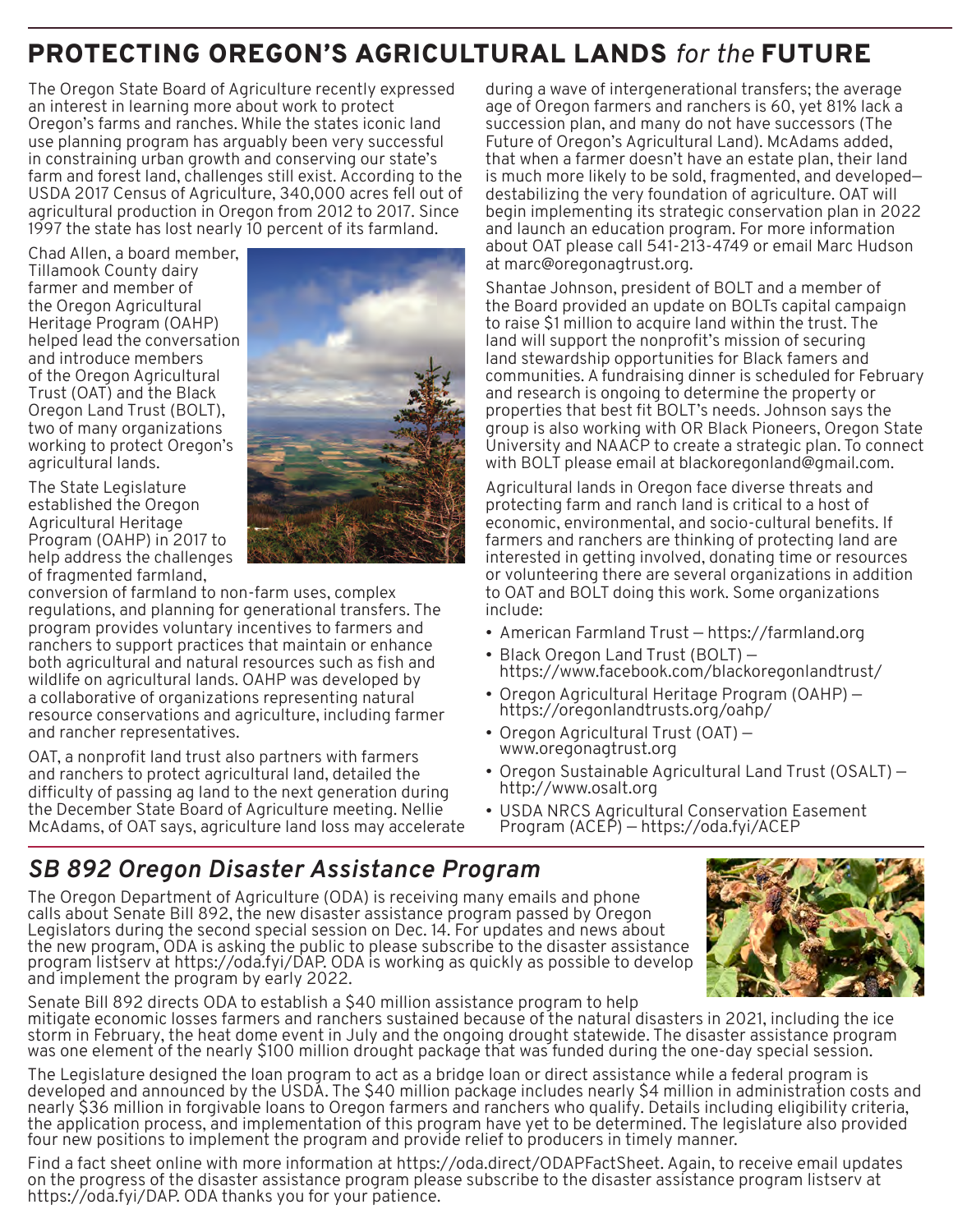# <span id="page-2-0"></span>**Isaak Stapleton** *to lead* **NRPA**



*Isaak Stapleton*

Isaak Stapleton spent five years as a pesticide investigator in the Oregon Department of Agriculture's Natural Resources Program Area (NRPA).

Three years later, he's back as program area director.

#### **"Being back in NRPA feels a lot like coming back home," Stapleton said.**

"While we have a lot of new staff, and we are all somewhat disconnected as more people are

working at home, the close-knit culture and camaraderie that NRPA has is still present. It's great to be back working in a program area that is more directly connected to my background and passions."

Stapleton was named NRPA program area director in November, replacing Stephanie Page, who became the deputy director at the Oregon Watershed Enhancement Board.

In announcing his hiring to staff, ODA Director Alexis Taylor said: "His work experience, proven leadership through the COVID-19 pandemic, and strong work history give me great confidence that NRPA will continue to excel."

Before joining ODA, Stapleton worked in the private sector as the plant health manager for Bailey Nursery's container division, and he was operations manager for Stettler Supply, an agriculture and industrial irrigation and water treatment supply and construction contracting company. He also owned and operated a landscape construction and maintenance business with his wife, Virginia.

Stapleton's familiarity with the programs under the NRPA umbrella, Agricultural Water Quality, Confined Animal Feeding Operations (CAFOs), Fertilizer, Pesticides, and Soil and Water Conservation Districts (SWCDs), have been helpful as he settles into his new role.

"Initially, I am just trying to get up to speed on all the work the various programs are doing as well as start to build relationships with the various stakeholders," Stapleton said. "Lucky for me, I have a bit of a head start on some of this. My initial goal is to continue the efforts started through the process management system and to continue to improve and refine the programs so that we reach our target outcome measures. Additionally, we will be quickly starting to gear up for the 2023 legislative session, and I will be working with managers and staff on the proposed legislative concepts and program option packages."

Stapleton says he views his role as one of servant leadership.

"My goal is to make sure that managers and staff have the skills and resources necessary to be successful in their positions for the success of the programs," he said. "I also see my role in helping staff grow in whatever their career goals are, whether that is here at ODA or otherwise. On a broader level, it's my job to set the big picture goals and direction for the programs, ensuring that they are consistent in achieving the larger agency strategic plan. My role is not to be the expert but to be an advocate and to make the policy calls when needed."

Although Stapleton is just starting as NRPA Program Area Director, it's not the first time he's served in that capacity

# **MEAT PROCESSING** *in* **OREGON**

Progress continues with the State Meat Initiative. On December 9, 2021, the Oregon Department of Agriculture provided updates in the Meat Industry Stakeholders meeting.

The first update was on the State Meat Inspection Program effort. Just minutes before the meeting, USDA called the ODA Food Safety Program to report that after reviewing the approximately 600-page program rules submitted by ODA, they approved ODA to move to the next step. This was key milestone to reach and one that ODA has been working on for over a year. This also keeps the State Meat Inspection Program on track to begin in July 2022.

The other update from ODA was related to the Oregon Meat Processing Infrastructure and Capacity Building Grant Program. This grant program is the result of HB 2785 that was passed in the state legislative session earlier in 2021. The first step in setting up the grant program was accomplished when the draft rules were published at the beginning of December. A public hearing on the proposed rules will be held on December 15, 2021 and written comment can be sent to ODA through December 22. At this point, we are expecting to open the grant application period in February 2022.

### Background:

The seeds of the State Meat Initiative began in 2020 as the pandemic and related restrictions illuminated weaknesses in our national food supply system. This was especially evident in Oregon around the meat supply as local meat processors struggled to keep up with the increased demand for local meat.

The Oregon legislature responded with legislation to help create options and expand meat processing in the state. In 2020, the Oregon legislature authorized ODA to establish a State Meat Inspection Program, which the ODA's Food Safety Program began working on that summer. Recognizing that more was needed to understand and address the gaps in the food system around meat, ODA facilitated a meat industry stakeholder group beginning in the summer of 2020. Thanks to so many individuals for sharing their perspectives and participating in the surveys for producers and processors, we now have a much greater understanding of the challenges to increasing the meat processing capacity in Oregon to support local demand for local meat. To address these needs will require many organizations coming together. This broader effort to not only establish a State Meat Inspection Program, but also address the gaps in the local food system around meat became known as the State Meat Initiative.

The meat stakeholder group continues to meet during alternating months for all the partners to provide updates on the State Meat Initiative. The next Meat Stakeholder Group meeting will be on February 10, 2022 at 1:00 pm. If you would like more information about the ODA work on the State Meat Initiative, please visit our Meat Processing in Oregon webpage: https://oda.direct/MeatProcessing. The contacts for the team working on this effort are listed.

at ODA. He also led the Food Safety and Animal Health (FSAH), and Plant Protection and Conservation Program (PPCP) areas. (*Story by Andy Zimmerman*)